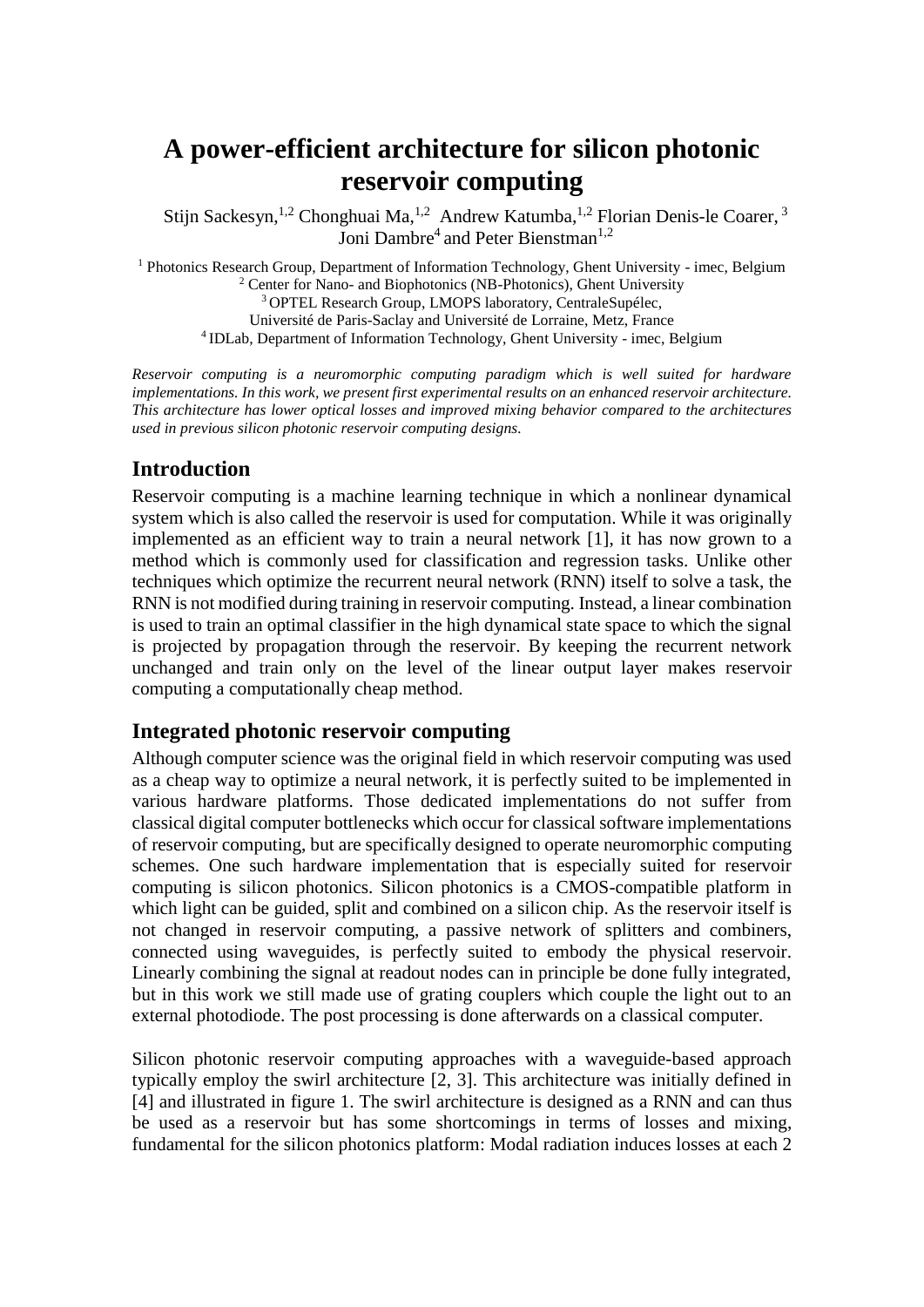x 1 combiner (for example node 7). These losses are inherent for non-symmetrical reciprocal splitting devices as on average there is a 50% modal mismatch between the two input channels. In terms of mixing, some nodes are partially withdrawn from the dynamics, only consisting of one input and one output (the corner nodes). In general, the most interesting behavior in swirl reservoirs will be at the center, by definition of the architecture, while it could be beneficial to also bring the outer layers more into play.



Figure 1: Reservoir architectures on a topological level. Left: SWIRL architecture. Right: Four-port architecture.

In this work, we used the four-port architecture [5] instead of the swirl architecture, which reduces the problems concerning excessive losses by avoiding 2 x 1 devices and by only employing 2 x 2 devices instead. This topology is schematically illustrated in Figure 1.

### **Fiber distortion compensation**

An application for which our approach is very well suited is distortion compensation in optical communication links. The technology which is used commercially in typical systems nowadays is the digital signal processor (DSP). This is a dedicated digital electronics chip. Its main disadvantages are speed limitations for future increasing data rates, high power consumption and latency due to processing. The concept of photonic reservoir computing approach is a future proof competitor as it is faster than classical electronics, has virtually no latency and is orders of magnitude more power efficient.

In this work, a proof-of-concept experiment for distortion compensation was carried out using a 25 km standard single mode optical fiber (SSMF), together with a nonlinear amplifier (EDFA) close to saturation, to enhance the nonlinear effects in the system and thus make the task more challenging. A scheme of the measurement setup is shown in figure 2.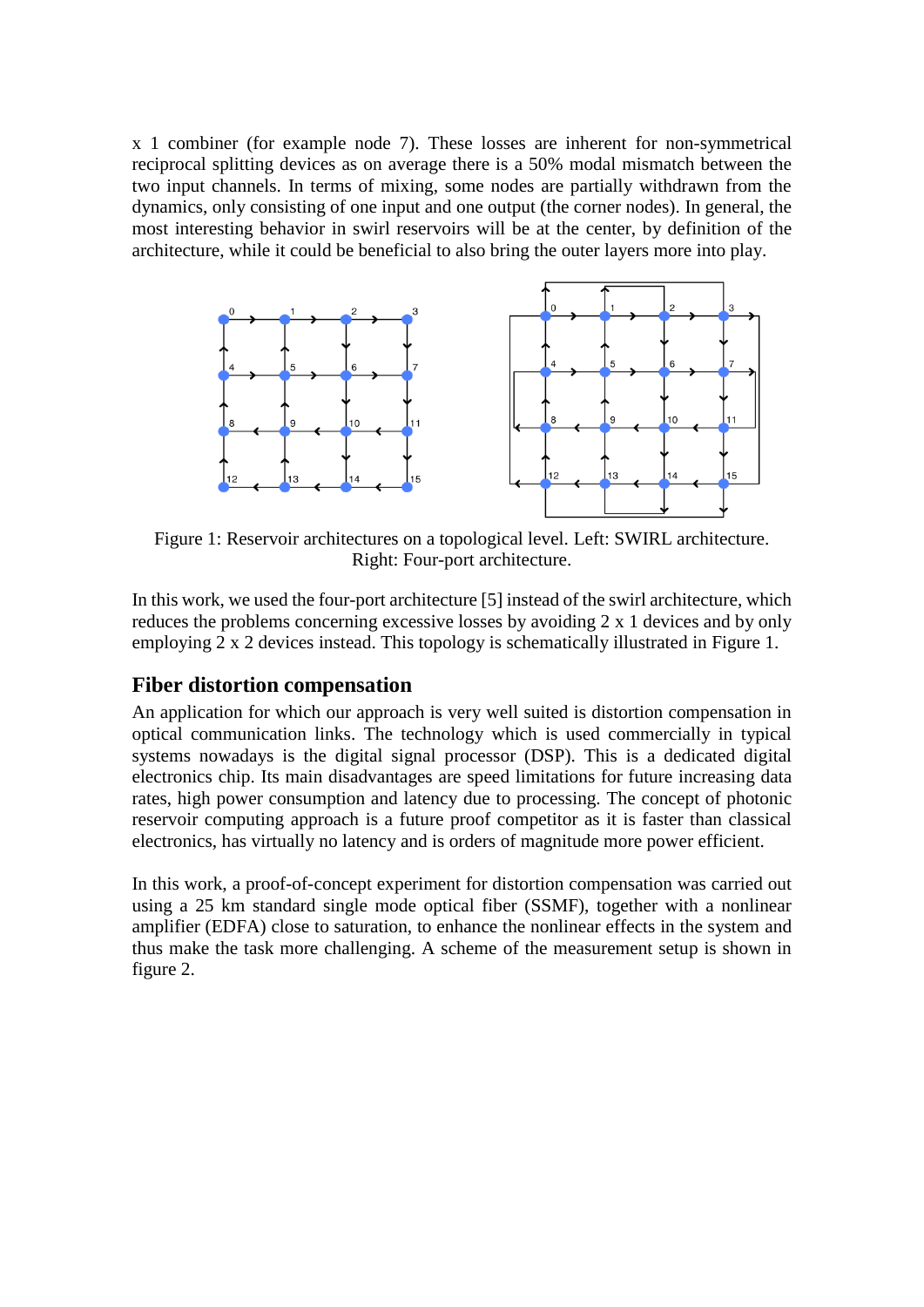

Figure 2: Schematic of the measurement setup. Components from left to right: laser, polarization controller, modulator (32GBPS), optical fiber (SSMF), amplifier (EDFA), polarization controller, photonic reservoir chip, amplifier (EDFA), tunable filter, photo*detector*, real time oscilloscope (RTO). Arbitrary waveform generator (AWG).

The performance of our system was compared to a linear feedforward equalizer for which time-shifted copies of the distorted signal are linearly combined to compensate for fiber distortion effects.

The BER we get for this task using the reservoir computing approach is lower than 1e-4. If we compare this to the tapped filter reference which reaches a BER of order of magnitude 1e-1, we can conclude that the reservoir computing approach indeed performs orders of magnitude better on this task. This finding is visualized in figure 3, where we compare an eye-diagram for both cases.



Figure 3: Visual comparison of the eye-diagram for both cases. (left: tapped filter, right: reservoir computing)

**Acknowledgements.** This work was supported in part by the EU project PHRESCO H2020-ICT-2015-688579 and in part by the Research Foundation Flanders (FWO) under Grant 1S32818N.

### **References**

- [1] Lukŏsevĭcius, M., Jaeger, H.: Reservoir computing approaches to recurrent neural network training. Computer Science Review 3(3), 127–149 (2009).
- [2] Katumba, A., Freiberger, M., Bienstman, P., Dambre, J.: A Multiple-Input Strategy to Efficient Integrated Photonic Reservoir Computing. Cognitive Computation 9(3), 307–314 (2017).
- [3] Vandoorne, K., Mechet, P., Van Vaerenbergh, T., Fiers, M., Morthier, G.,Verstraeten, D., Schrauwen, B., Dambre, J., Bienstman, P.: Experimental demonstration of reservoir computing on a silicon photonics chip. Nature Communications 5, 1–6 (2014).
- [4] Vandoorne, K., Dambre, J., Verstraeten, D., Schrauwen, B., Bienstman, P.: Parallel reservoir computing using optical amplifiers. IEEE Transactions on Neural Networks 22(9), 1469–1481 (2011).